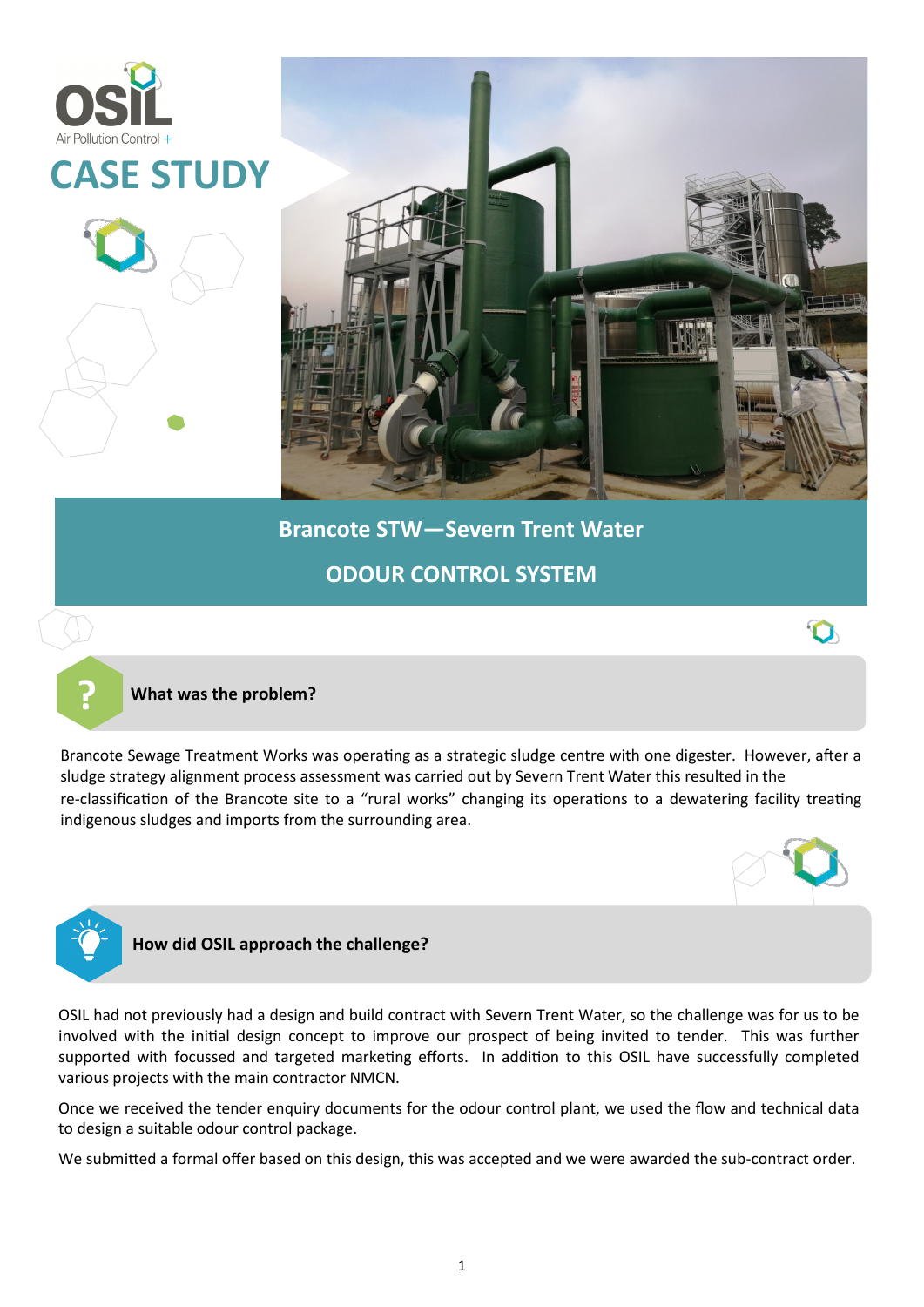

Airflow through the LavaRok® Biofilter & CuCarb® Carbon Filter = 2,048m $^3$ /hr.



The following table summarises the flows and odour concentrations used for the sizing of the OCU.

|  |                                 | <b>Air Changes</b><br>Per hour   | <b>Actual Volume</b><br>m <sup>3</sup> | <b>Extracted</b><br><b>Volume</b><br>$Nm^3/hr$ | Estimated $H_2S$<br>concentration ppm |      |
|--|---------------------------------|----------------------------------|----------------------------------------|------------------------------------------------|---------------------------------------|------|
|  |                                 |                                  |                                        |                                                | Average                               | Peak |
|  | Sludge Blending/Buffer Tank     | 1                                | 600                                    | 600                                            | 30                                    | 250  |
|  | Picket Fence Thickener          | 1                                | 248                                    | 248                                            | 30                                    | 100  |
|  | <b>Centrate Pumping Station</b> | 10                               | 4                                      | 40                                             | 30                                    | 250  |
|  | Centrate Buffer/Holding Tank    | 1                                | 400                                    | 250                                            | 30                                    | 250  |
|  | Centrifuge 1                    | 1                                |                                        | 110                                            | 30                                    | 250  |
|  | Centrifuge 2                    | $\mathbf{1}$                     |                                        | 110                                            | 30                                    | 250  |
|  | Imported Sludge Well            | 1                                | 70                                     | 90                                             | 50                                    | 200  |
|  | Strain Press (x2)               | No information provided in table |                                        |                                                |                                       |      |
|  | Waste Skip                      | Covered but not connected to OCU |                                        |                                                |                                       |      |
|  | Cake Silo                       | 6                                | 100                                    | 600                                            | 30                                    | 250  |
|  | <b>Total</b>                    |                                  |                                        | 2,048                                          |                                       |      |

The weighted averages for H2S are: 30.896ppm average and 229.233 ppm maximum.

## **Performance Requirements**

The following performance requirements of the new Odour Control System is  $\leq$  1,000 ou<sub>E</sub>/m<sup>3</sup>at the outlet stack.



**Delivering the Solution**

The overall site installation plan including civils, electrical works and other mechanical plant had various delays, which resulted in our site start date being delayed. However, we worked closely with the main contractor (NMCN) and agreed a revised site plan and successfully installed our odour control plant in time to meet the required standards.

One challenging aspect of the installation was a field ducting connection on a tank of 18 metres high which was further complicated by other installed plant at low level making access difficult. This difficult tank connection was achieved with the use of an articulated boom and an agreed specific site lifting plan produced locally on site by the OSIL site team.

We also successfully introduced for the first time a new type of field ducting support post arrangement using "FRAMO" equipment from a new supplier. The ducting access road bridge also used this "FRAMO" equipment making a lattice type structure.

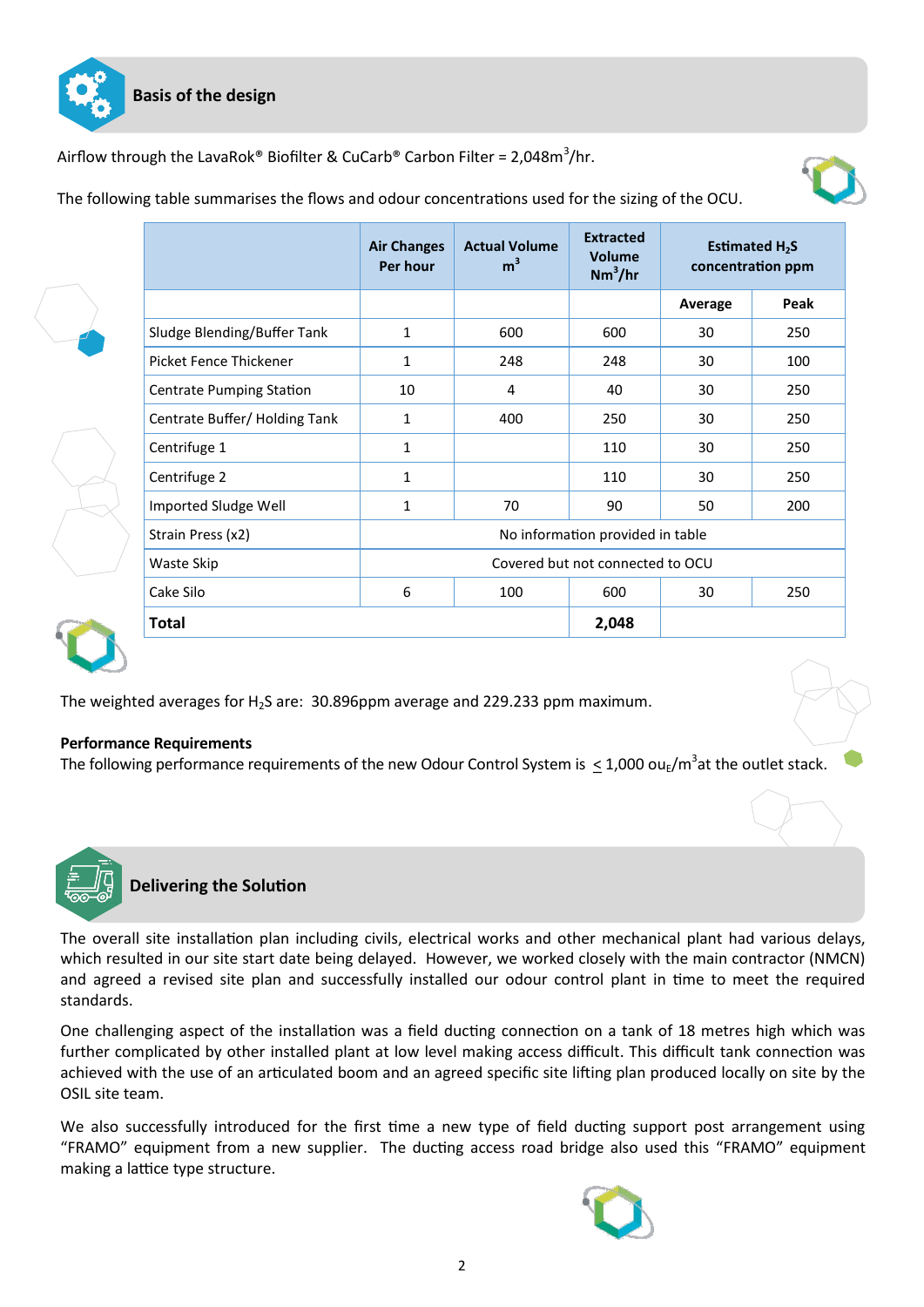#### **Before Image:**

**Site Under Construction**





## **After Images:**





# **How did the Client win?**

Our site team consisted of no more than 3 Engineers to install all the slab odour control plant and an extensive run of field ductwork including 10 equipment connections.

Severn Trent Water now have a facility capable of operating as planned, including our odour system which contains and processes the gases preventing odours escaping to the local area.

The newly installed Biofilter systems are all DW154 compliant and the LavaRok® media installed within the systems are guaranteed for a minimum of 25 years when maintained to OSIL's operating standards.